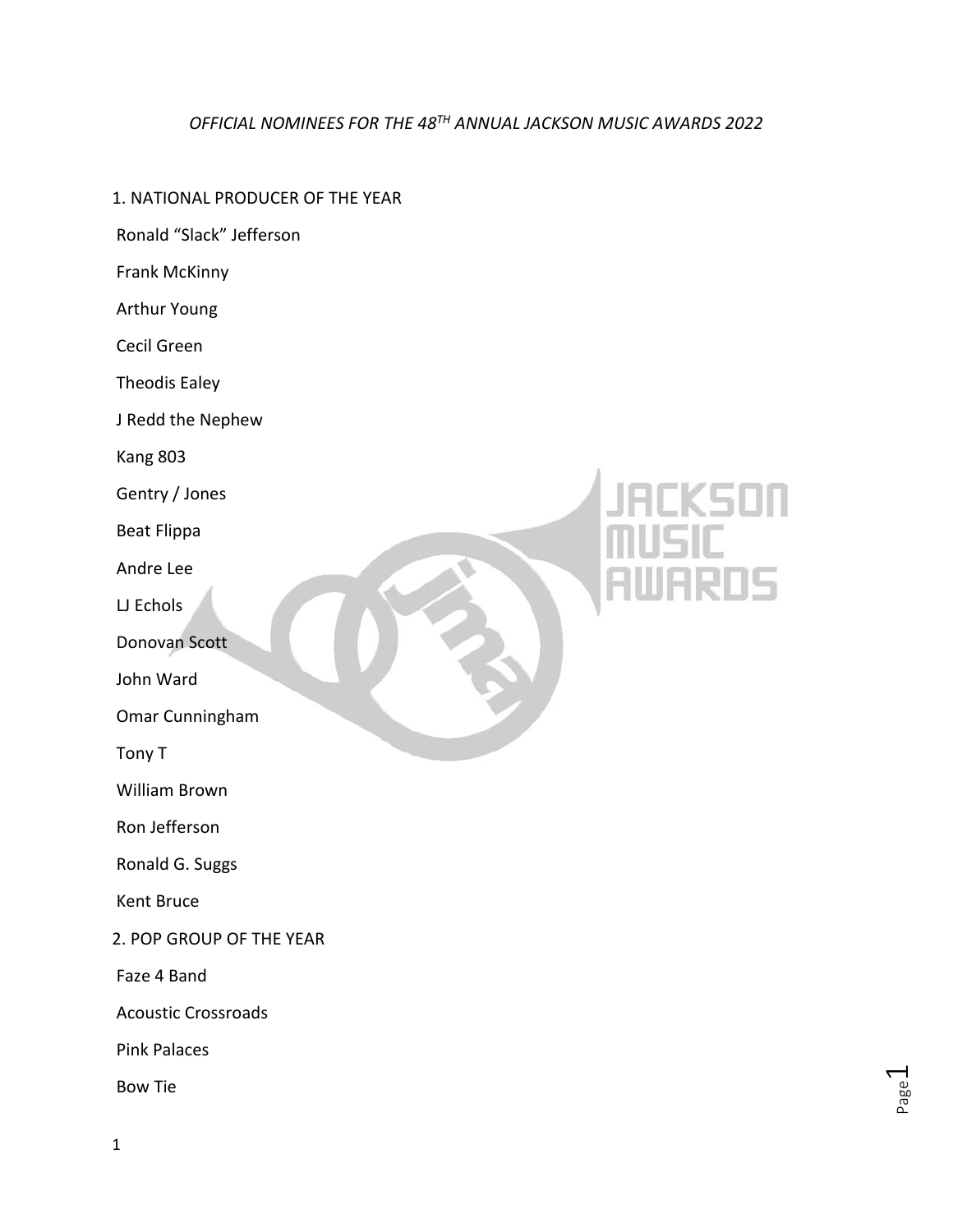The Quiet Calm

Snazz

Young Valley

Hairicane

JSCO

Dirt Deacons

Traveling Jane

Lovin Ledbetter

Dirt Road Cadillac

3. R&B GROUP OF THE YEAR

Jous Band

The Night Affair Band

P C Band

Press Play 601

J Morris Group

Stefunie and Musiq Theory

Bass Rhythm and Grooves

Unphased Band

Mike Rob and The 601 Band

Anissa Hampton H'Funk Band

4. COUNTRY MUSIC AWARD

Miles Flatt

Stace and Cassie

Zach Bridges

Brian Jones

Travelin' Jane Band & Duo

Jason Stogner

# **KSON 105**

Page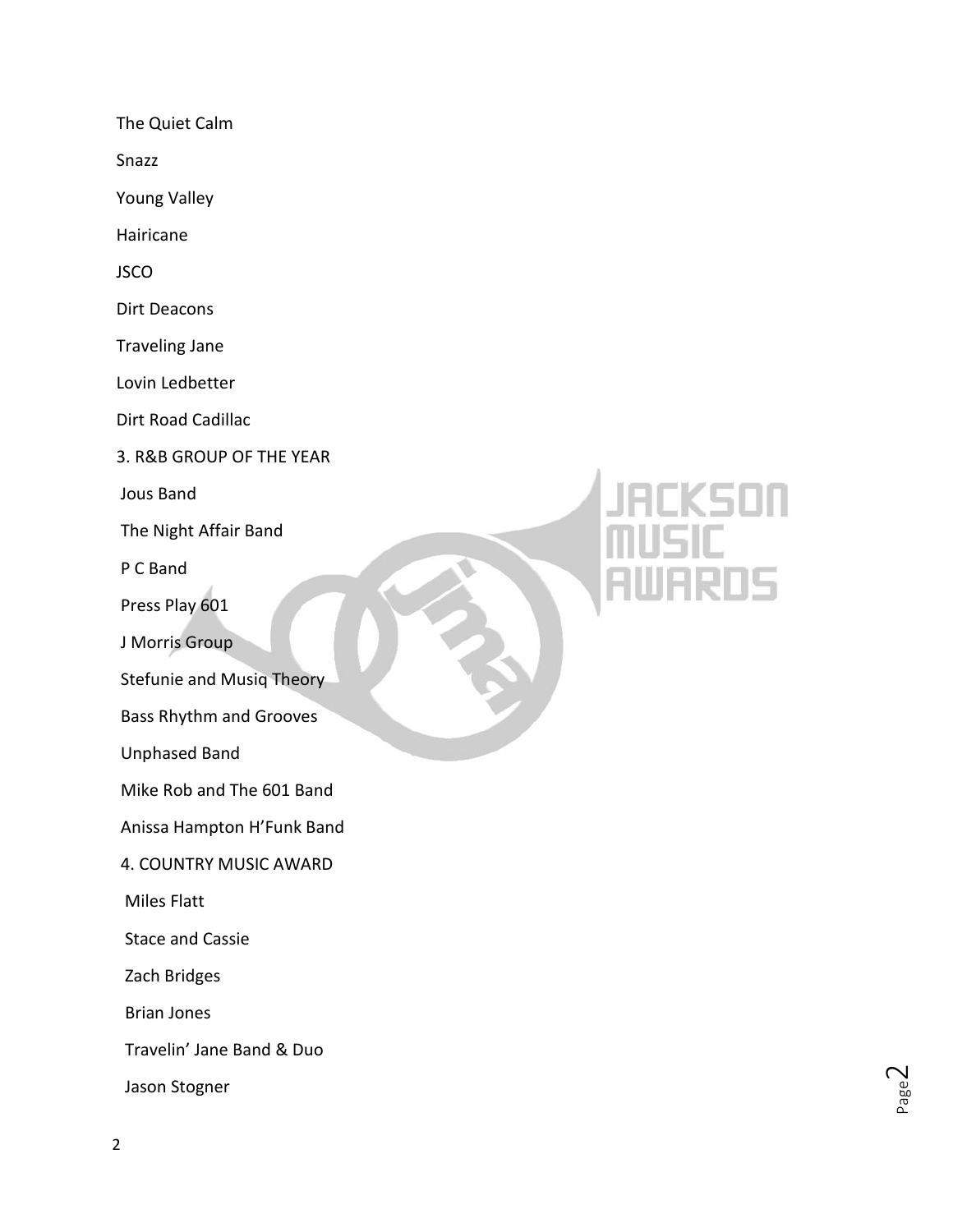Jason Miller

Mississippi Moonlight

Burnham Road

### 5. SONGWRITER OF THE YEAR

Stefunie

Seth Power

Cupid

Omar Cunningham

Jwonn

Vick Allen

Kizzo

Anissa Hampton

Chad Wesley

Andre Lee

Stevie J Blues

Big YaYo

6. BEST ENGINEERED RECORDING

"I'm Looking for A Woman" by Willie Clayton

"Juke Box Lover" by Tucka

"Get My Groove on" Jeter Jones

"Mississippi Girl" Vick Allen

"Trailride" by Mr. Sipp

" You" Evette Busby

"Country Man" by Arthur Young

"Somebody Else Will" by West Dawn

7. NATIONAL FEMALE ARTIST OF THE YEAR

Page ന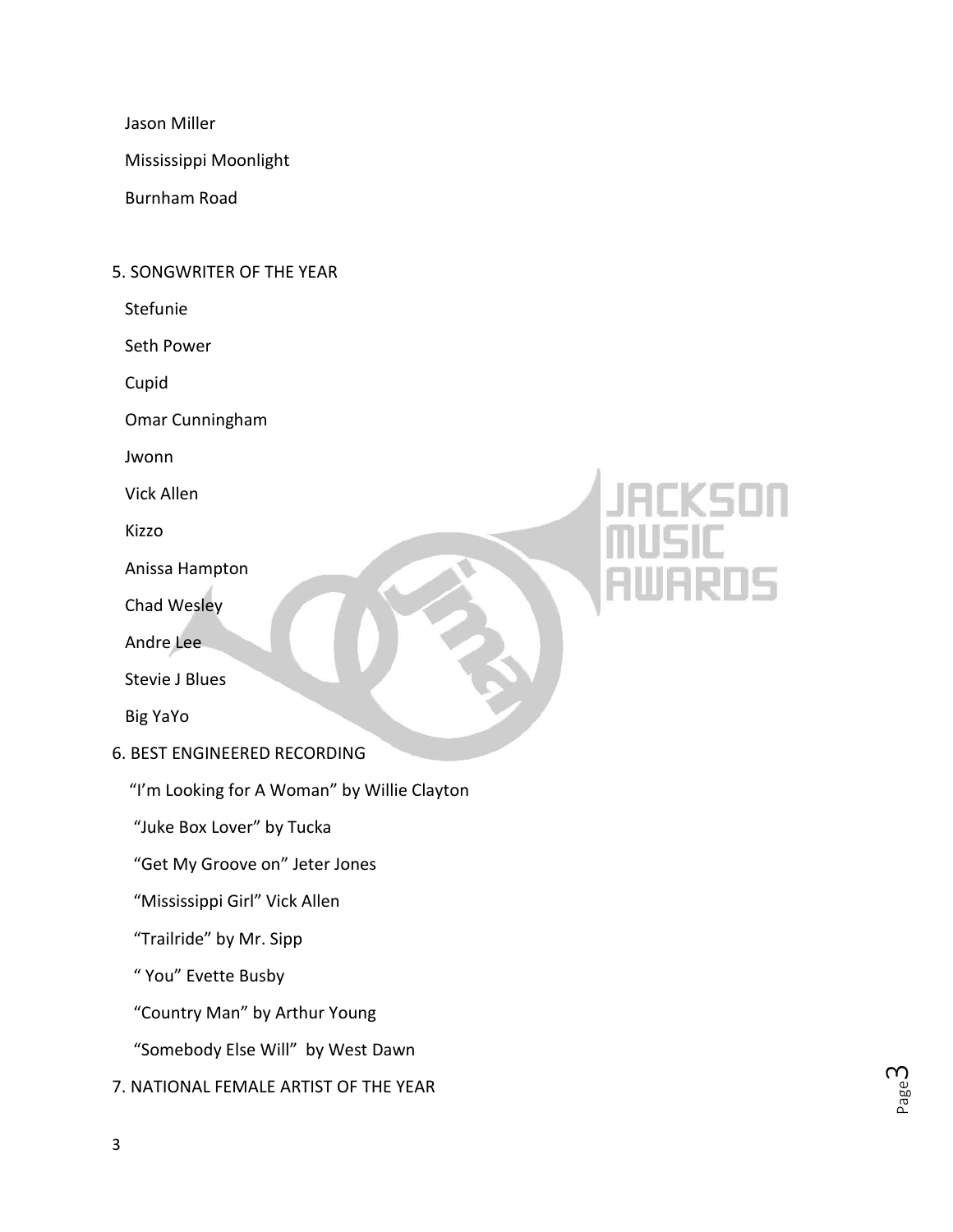West Dawn

Rosalyn Candy

Nellie "Tiger" Travis

Sweet Nay

Melvia Chick Rodgers

Dee Dee Simon

Karen Wolfe

Ms Jody

Evette Busby

Miss Lady Blues

J'Cenae

Tamara McClain (Mz Hollywood)

Lacee

DeShay

Sweet Angel

Lady Q

8. NATIONAL MALE ARTIST OF THE YEAR

Calvin Richardson

Bigg Robb

Sir Charles Jones

Jeter Jones

J - Wonn

King George

Terrance Davis

Leroy Allen

Cupid

Willie Clayton

# (SON 15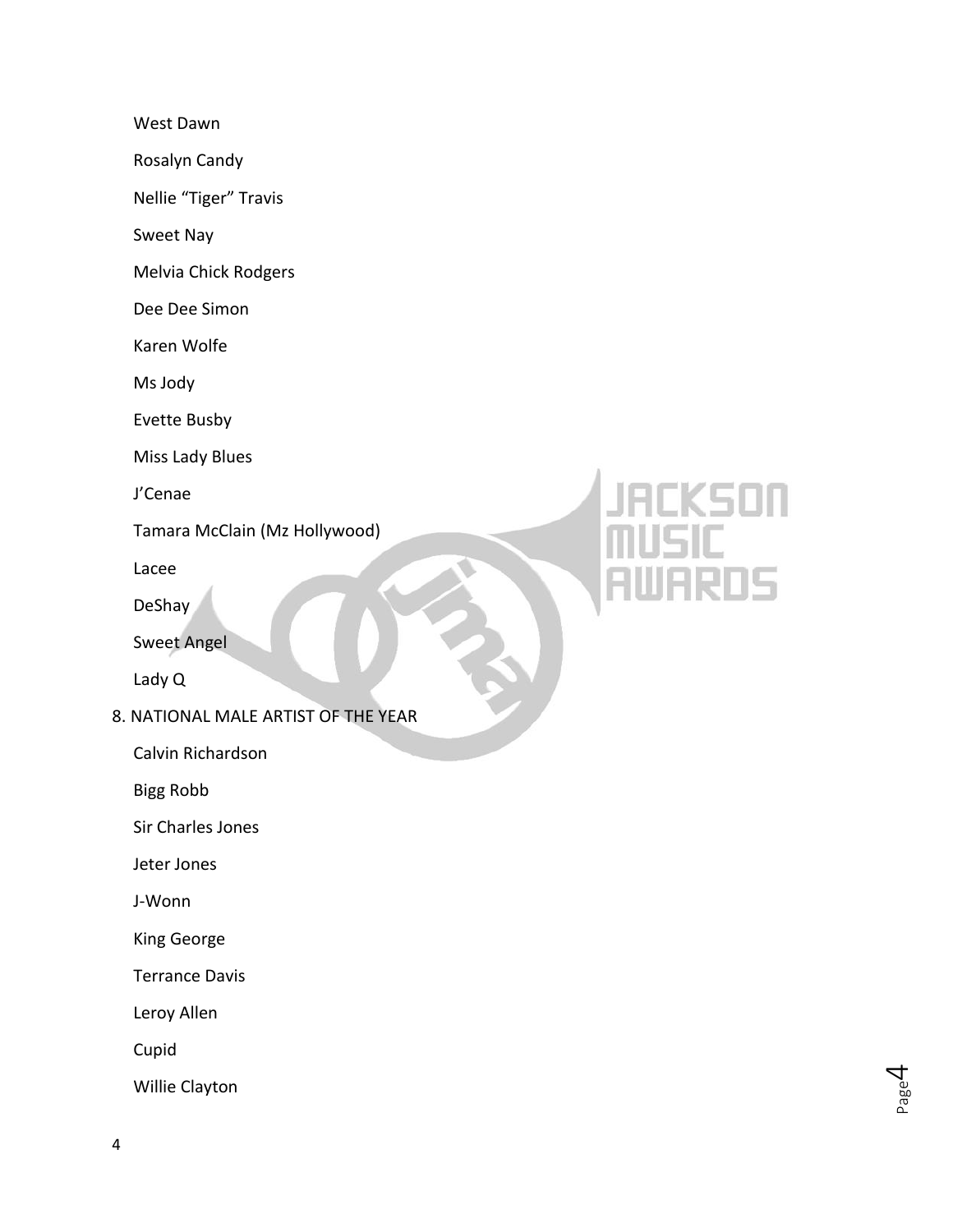Tucka

Vick Allen

Theodis Ealey

Wendell B

Omar Cunningham

Lamorris Williams

J Redd the Nephew

Levelle

L J Echols

9. POETRY SPOKEN WORD

Amanda Lucas

Manu Adisa

Jermaine

Jade Meeks

Jamar "Tadnips" Elliott

Sharice the Pretty Poet

Amanda Furdge

10. NATIONAL CD OF THE YEAR

"Decency" J'Cenae

"Ultimate Willie Clayton 1" Willie Clayton

"Juke Joint Music" King George

"Trailride Certified Part 2" Jeter Jones

"Cowboy Style" Ms Jody

"Long Story Short" Jay Morris Group

"I Love My Blues" Gerod Rayborn

"Real Talk" Wendell B

11. SOUL ARTIST OF THE YEAR

Page ഥ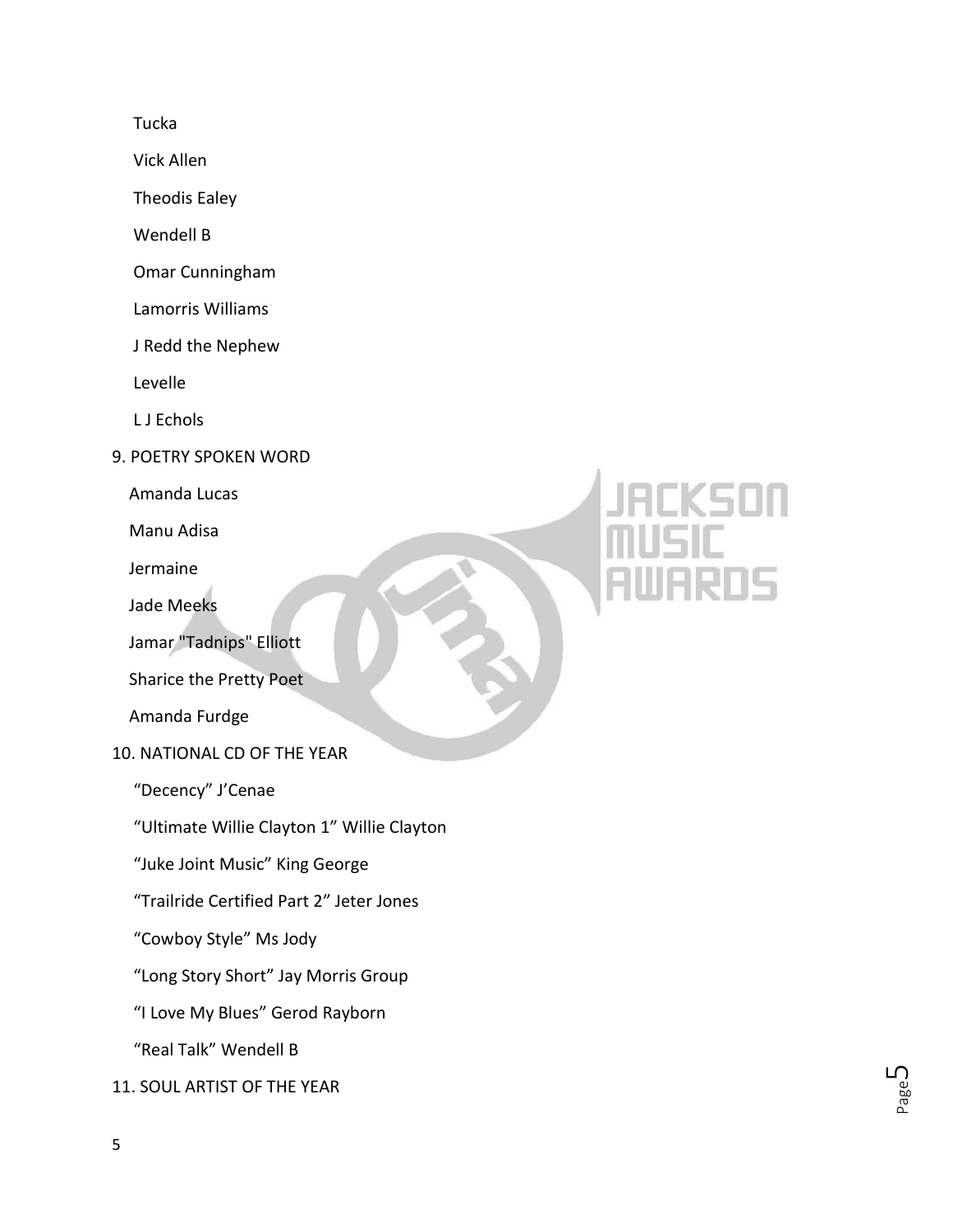King George

Mr. Amazing

J-Wonn

Vick Allen

Andre Lee

O B Buchanan

Marqee of Soul

Tony T

L J Echols

Narvel Echols

King Fred

Columbus Toy

Mr. Fredlo

Chad Jones aka "Mr. Willy

J Redd the Nephew

King South

JaLi

K Renaa

Tamara McClain

L J Echols

Chris Ivy

Avail Hollywood

P2K DaDiddy

Stevie J Blues

### 12. NATIONAL BLUES ARTIST OF THE YEAR

Stevie J Blues

Mr. Sipp

## KSON .<br>105

Page ص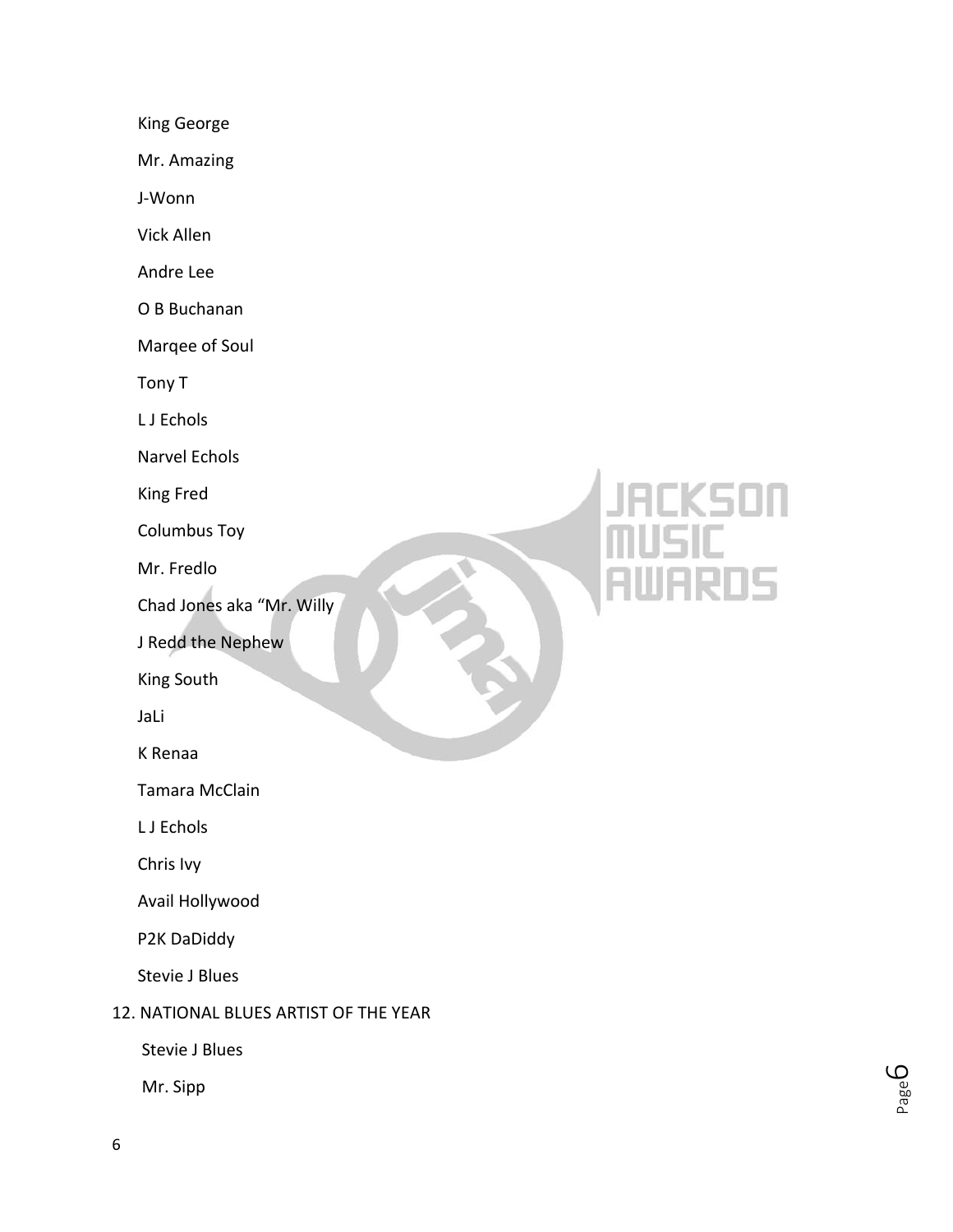- Gerod Rayborn
- Captain Jack Watson
- Dexter Allen
- Zac Harmon
- Rashad "The Blues Kid"
- Vasti Jackson
- Eddie Cotton

### 13. MISSISSIPPI SPOTLIGHT ARTIST OF THE YEAR

- Vickie Baker
- Isaac Lindsey
- Montrell
- King Fred
- Dre Walker
- Terrell Moses
- Bridgett Shield
- Adrena
- Emerson Hill
- Jennifer Watts
- Cadillac Man

### 14. BEST RECORDING BY A SINGLE ARTIST

- "Keep On Rolling" King George
- "Juke Box Lover" Tucka
- "I Ain't No Sidepiece Lover" J' Cenae
- "I'm Gonna Win" Tk Soul
- "The Thrill Is Gone" J-Wonn
- "You" Evette Busby
- "Leave and Party" King George

Page  $\overline{\phantom{1}}$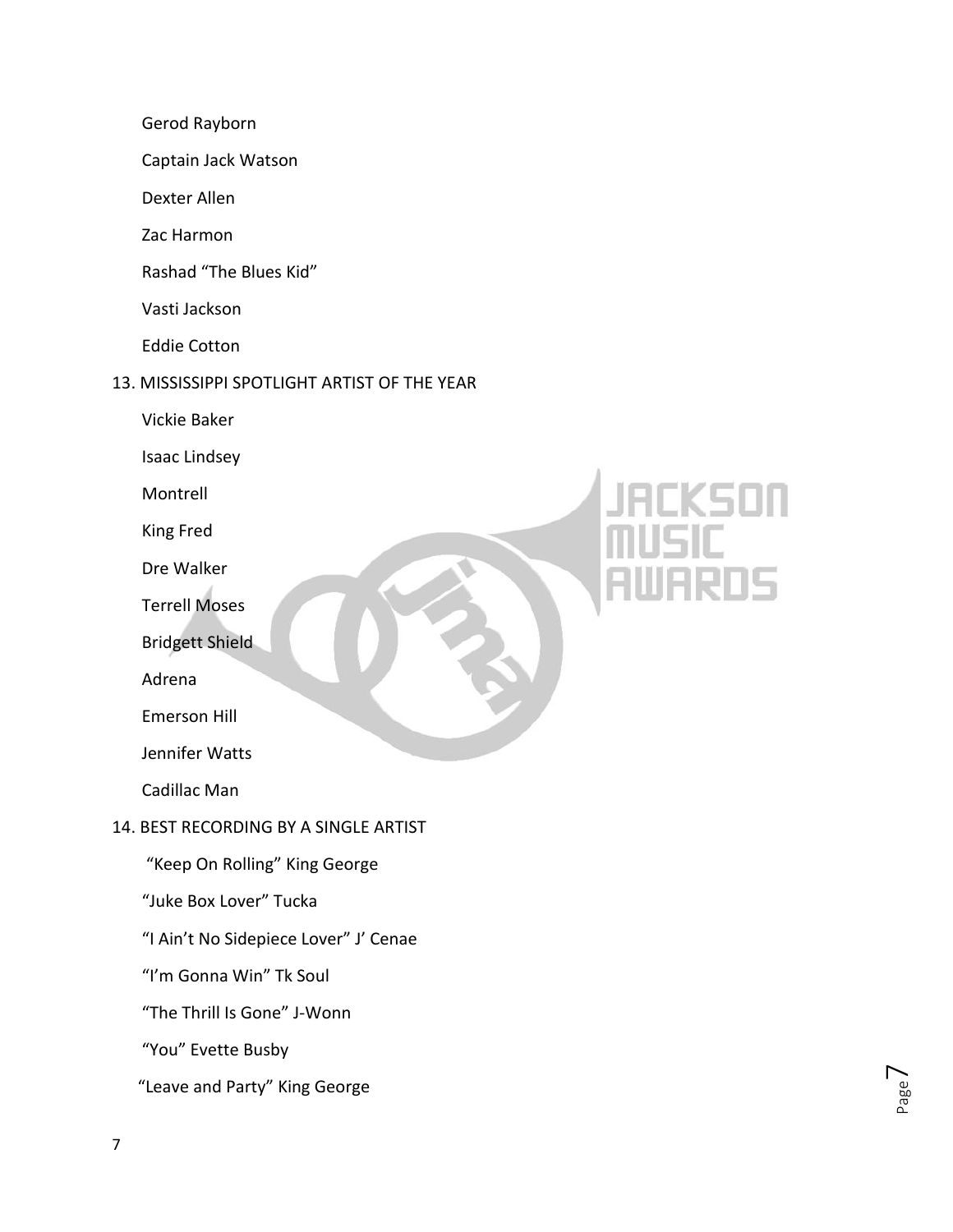"Kush Kush" Lacee

"Pay To Play" P2K

"Cowboy Style" Ms Jody

"Can't Stop Thinking Bout Ya" Andre Lee

"Don't Want to Be Alone" Willie Clayton

"Tonight" Lenny Williams

### 15.RECORD OF THE YEAR

"Keep On Rolling" King George

"My Baby" Nellie "Tiger" Travis ft O. B. Buchana

" Juke Box Lover" Tucka

"Too Long" King George

"Knee Deep" The J Morris Group

"Mississippi Girl" Vick Allen

" Don't Wanna Be Alone" Willie Clayton

"I'm Curious" Wilson Meadows

"Back That Thang Up" Jeter Jones

### 16. KING MOSE MEMORIAL AWARD

Melody Hudson

Cyreio Hughes

Wanda Evers

Raphael Semmes

Malcolm Shepherd

### 17. HIP HOP ANNOUNCER OF THE YEAR

DJ Finesse

Suzie (Big Sue) Purnell

Chelle B

Page  $\infty$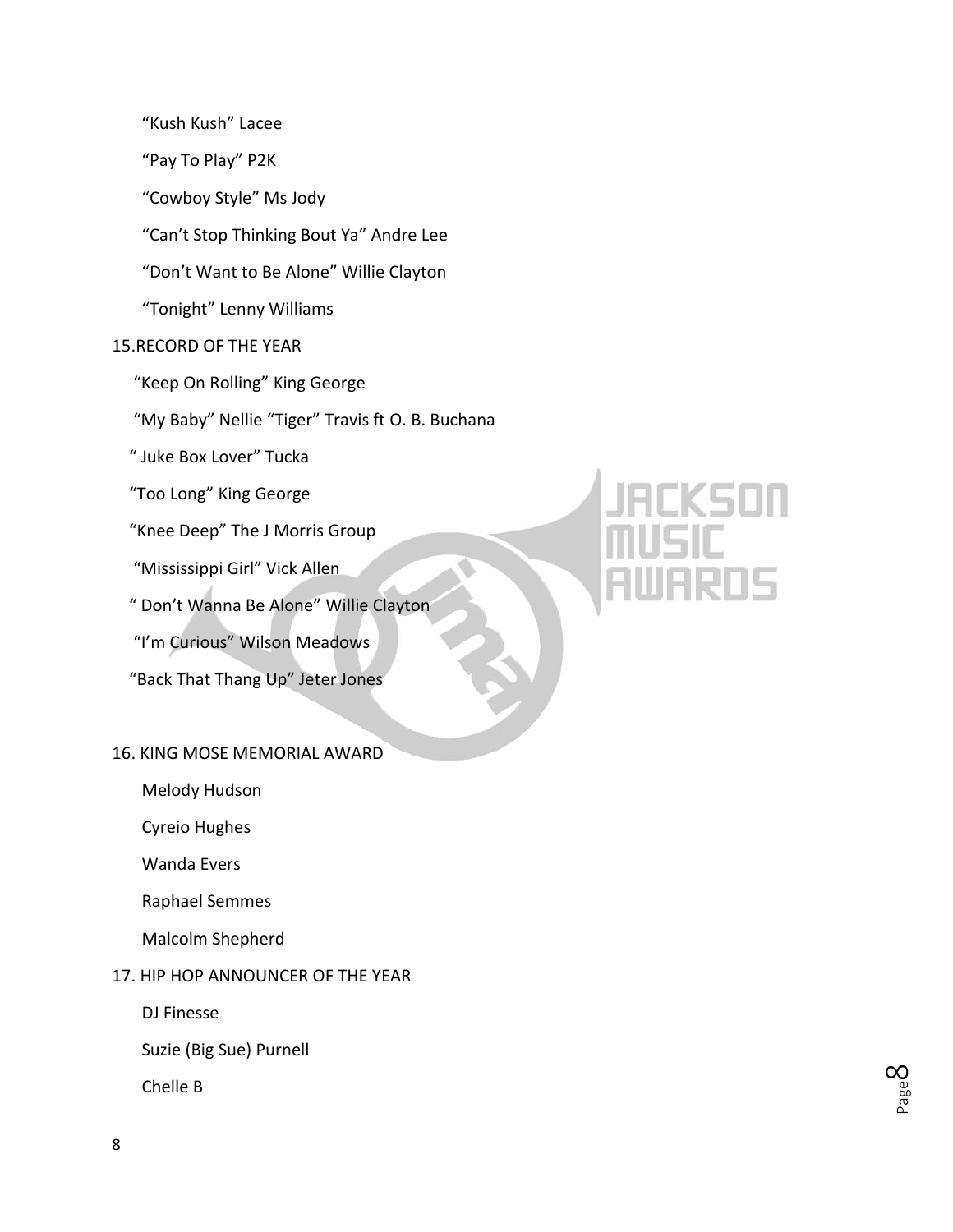Alice Marie

Gerold Girbeau

MailMan

18. MUSICIAN OF THE YEAR

Thomas "Tiger" Rodgers

Justin Carter

Andre Lee

DeQuan Curry

Carroll McLaughlin

Will Brown

Yuric Primer

Terrance Evans

Todd Vaughn

Essie Jones

Kendrick Hart

Kylen Thomas

Ben Sterling

K J Johnson

Marcus Singleton

# 15

### 19. ENTERTAINER OF THE YEAR (THE JOBIE MARTIN AWARD)

Stefunie

Keyana Elaine

Malcolm Shepherd, Jr.

Attiya Sinclair

Bridgett Shield

Monica Shepherd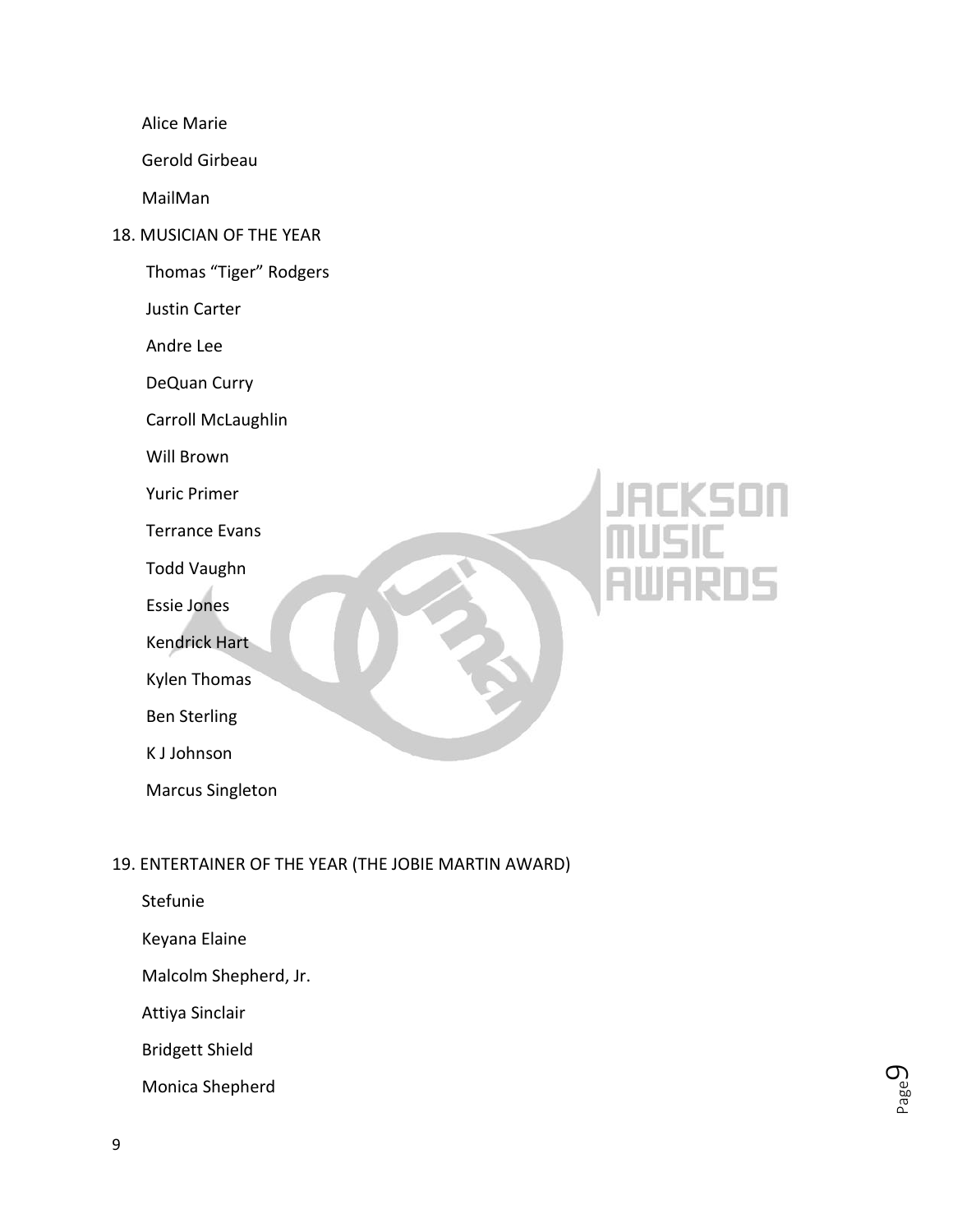Anissa Hampton

Tiff Star

Press Play 601

Mike Rob and The 601 Band

### 20. HIP HOP FEMALE ARTIST OF THE YEAR

Vitamin Cea

Vonnie

Darla G

Yung Jewelz

Remidee

### 21. HIP HOP MALE ARTIST OF THE YEAR

Akeem Ali

Rev. Bankroll

Nickoe

Kenrick P

Backdoor Sam

Parkway Man

Polo Baybee

### 22. HIP HOP ENTERTAINER OF THE YEAR

Akeem Ali

Dear Silas

Moorehead Mike

Franchize

DevMaccc

Polo Baybee

### 23. R&B DISC JOCKEY OF THE YEAR

Mississippi Sinatra

# ١g

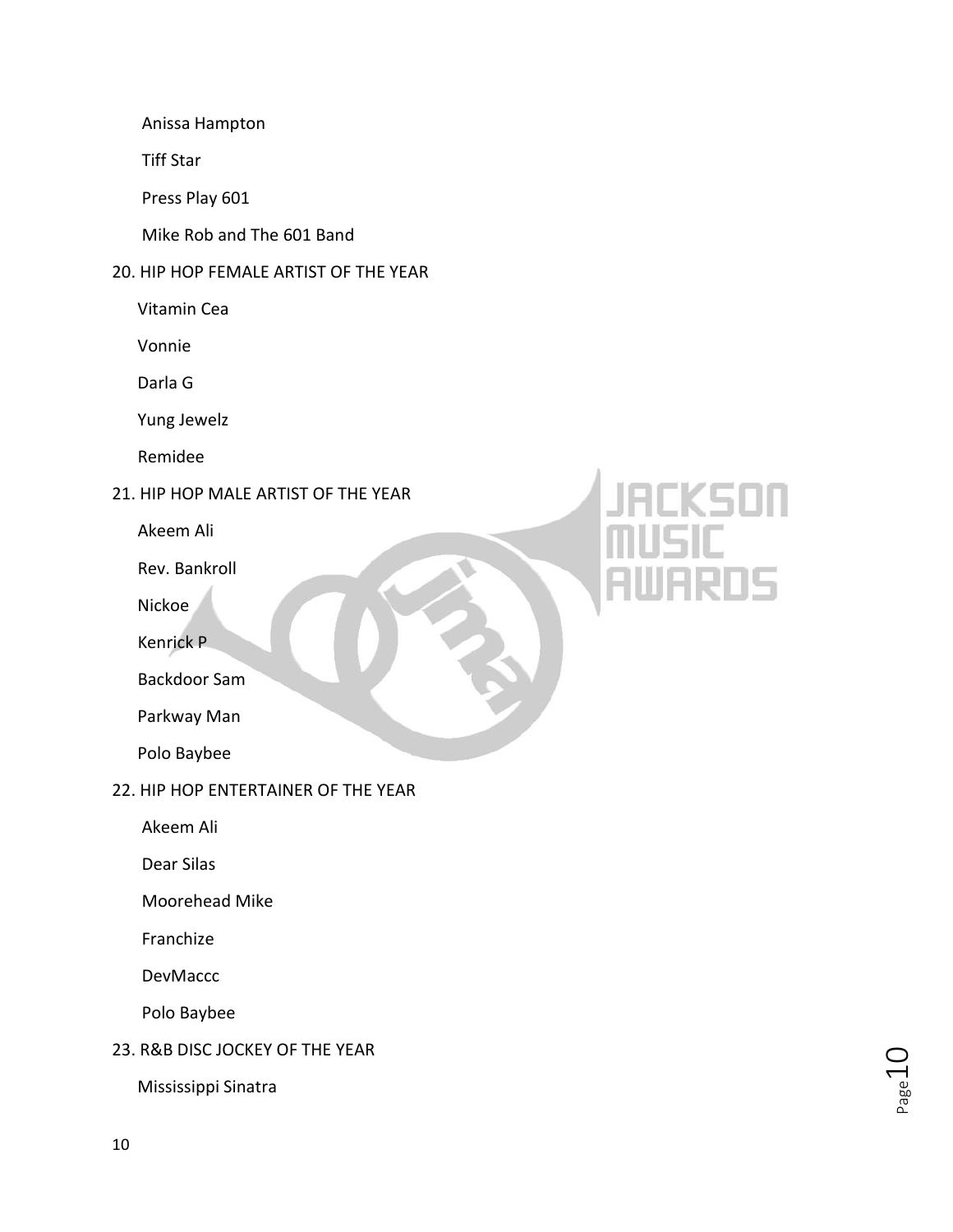### CT

Handy Man

Tyrone (Da Don) Davis

Randy "Wildman" Brown

Stanley Wesley (DJ Brother Love)

Rob J

Stan Branson

24. JAZZ GROUP OF THE YEAR

Dowell Taylor Trio

The Kimble Funches Quartet

Tiger Rogers and The League of Jazzmen

Russell Thomas

25. FEMALE ARTIST OF THE YEAR

Bridgett Shield

Ameriah Carey

Tiff Star

Anissa Hampton

Akami Graham

Stefunie

# 15

## 26. MALE VOCALIST OF THE YEAR

Mike Rob

Terrell Moses

Montrell

Malcolm Shepherd, Jr.

Terrell Brinson

27. SOUL VIDEO OF THE YEAR

 $_{\rm Page}11$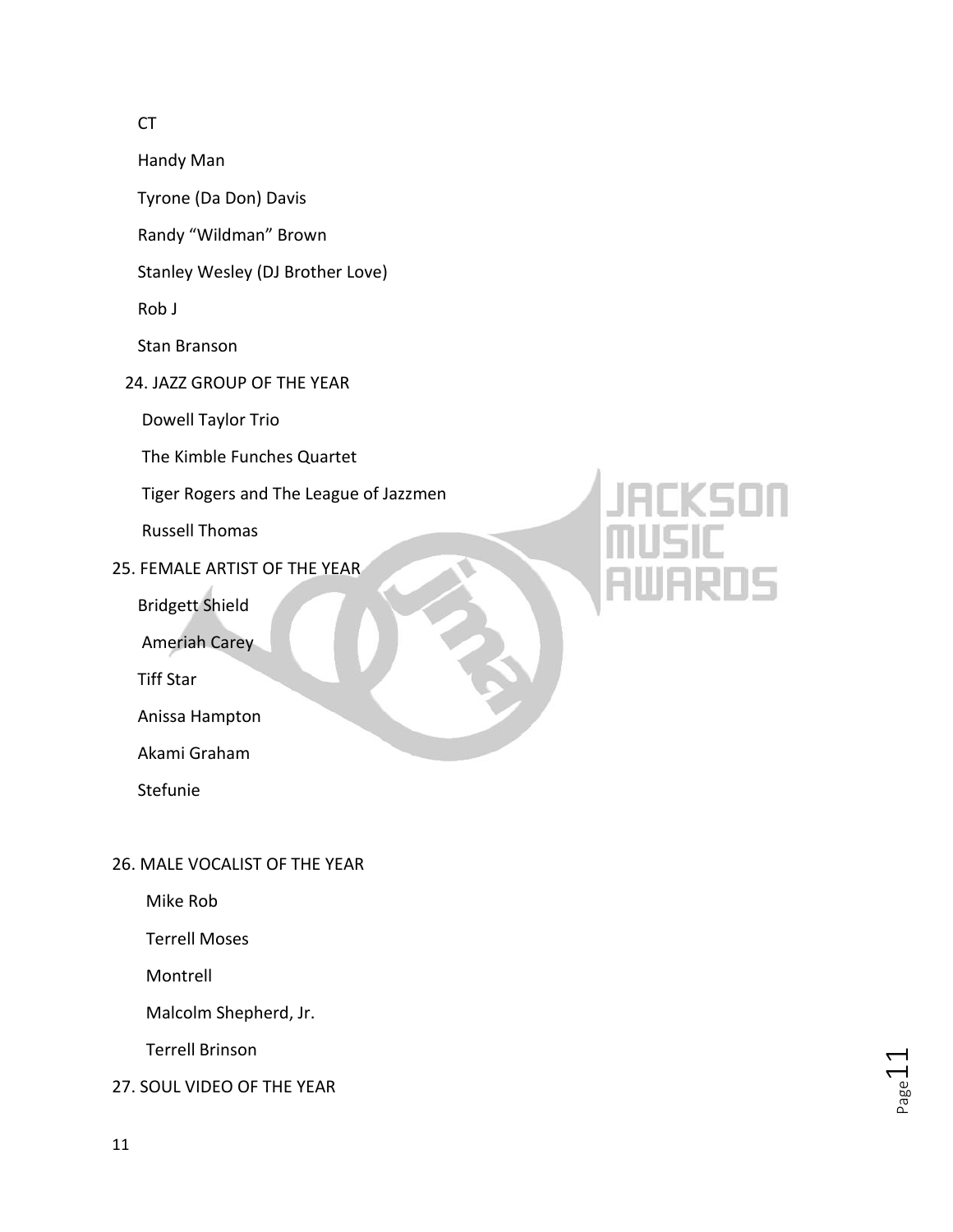"I Ain't No Sidepiece Lover" J' Cenae

"Funky Forty" Arthur Young

"Juke Box Lover" Tucka

"Watch My Boots" Jeter Jones

"The Thrill Is Gone" J-Wonn

"Knee Deep" The Jay Morris Group

"I Wanna Feed Ya" Rosalyn Candy

"Somebody Wanna Party" Jeter Jones

"Get It" Big Yayo

"Captions" Rosalyn Candy

### 28. STATEWIDE R&B ANNOUNCER OF THE YEAR

Dillion West "Lil West" WTYJ Natchez, Mississippi

Stevie J Blues "The Black Rooster" WAGR, Lexington, Mississippi

Tracy "Da Dirty DJ" Harris WXTN, Benton, Mississippi

Freddie "Flow" Sanders WONG, Canton, Mississippi

The Soul Master WBAD Leland/Greenville, Mississippi

Tabari Daniels - American Blues Network / WJZD Gulfport, Mississippi

Stephanie Moore - WGNL Greenwood, Mississippi

DJ Smooth - WGRM Greenwood, Mississippi

Stan Allen 104.3 Fm Tupelo, Mississippi

### 29. NATIONAL ENTERTAINER OF THE YEAR

Sir Charles Jones

Willie Clayton

Tucka

Jeter Jones